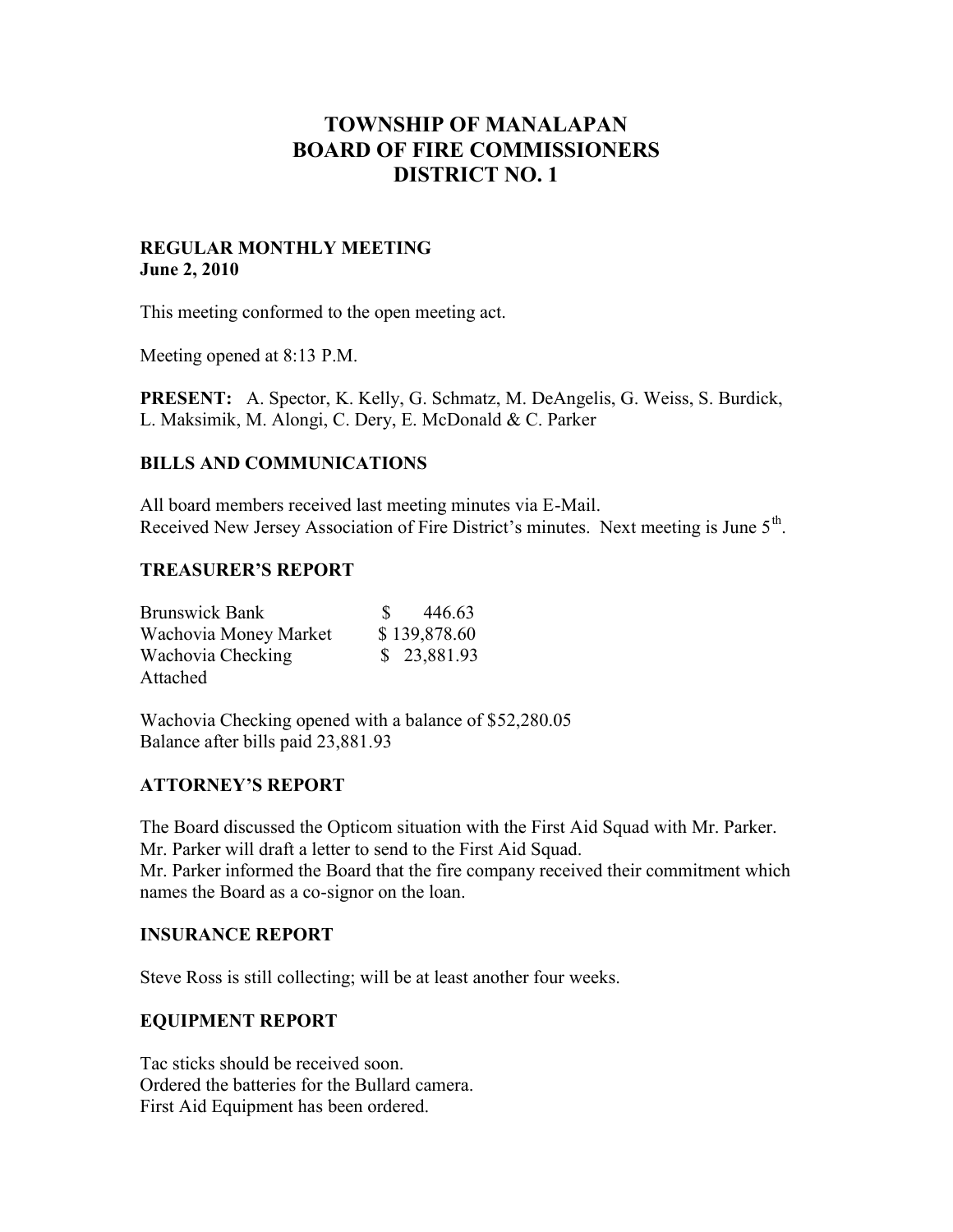Lee Maksimik picked up the new GPS units. Stokes baskets are on order.

# **RADIO REPORT**

Still waiting for some of the radios to come back from being repaired. Commissioner Weiss reported that two radios are ready to be picked up. Has one more that needs to be repaired.

There is still a portable missing from 26-1-80. Need radio mics.

# **CHIEF'S REPORT**

Chief Burdick reported there were 98 calls for the month and 468 for the year and that percentages are down.

Chief Burdick showed the Board a flare stand that he had made. The cost would be \$5 for each stand for material alone.

# **TRUCK REPORT**

26-1-80 – ERS will be here this week to check brakes.

Servicing on all trucks will begin soon. Have them check the generator on the Rehab Trailer.

Commissioner Spector gave the Chiefs pre-inspection books for the trucks.

## **ASSOCIATION REPORT**

The guy will be here shortly to fix the ceiling.

Mike Alongi looked into purchasing personalized plates for the trucks. The plates will have GCFC and the truck number. The cost is \$50 per plate and takes about 10 weeks. Mike reported that the bid has been awarded; waiting for a signed contract back. The hole in the chimney still needs to be repaired. Commissioner Spector will have a mason look at this.

Need a delivery of 400 gallons of diesel fuel.

## **TRUSTEES' REPORT**

No report.

## **OLD BUSINESS**

See attached.